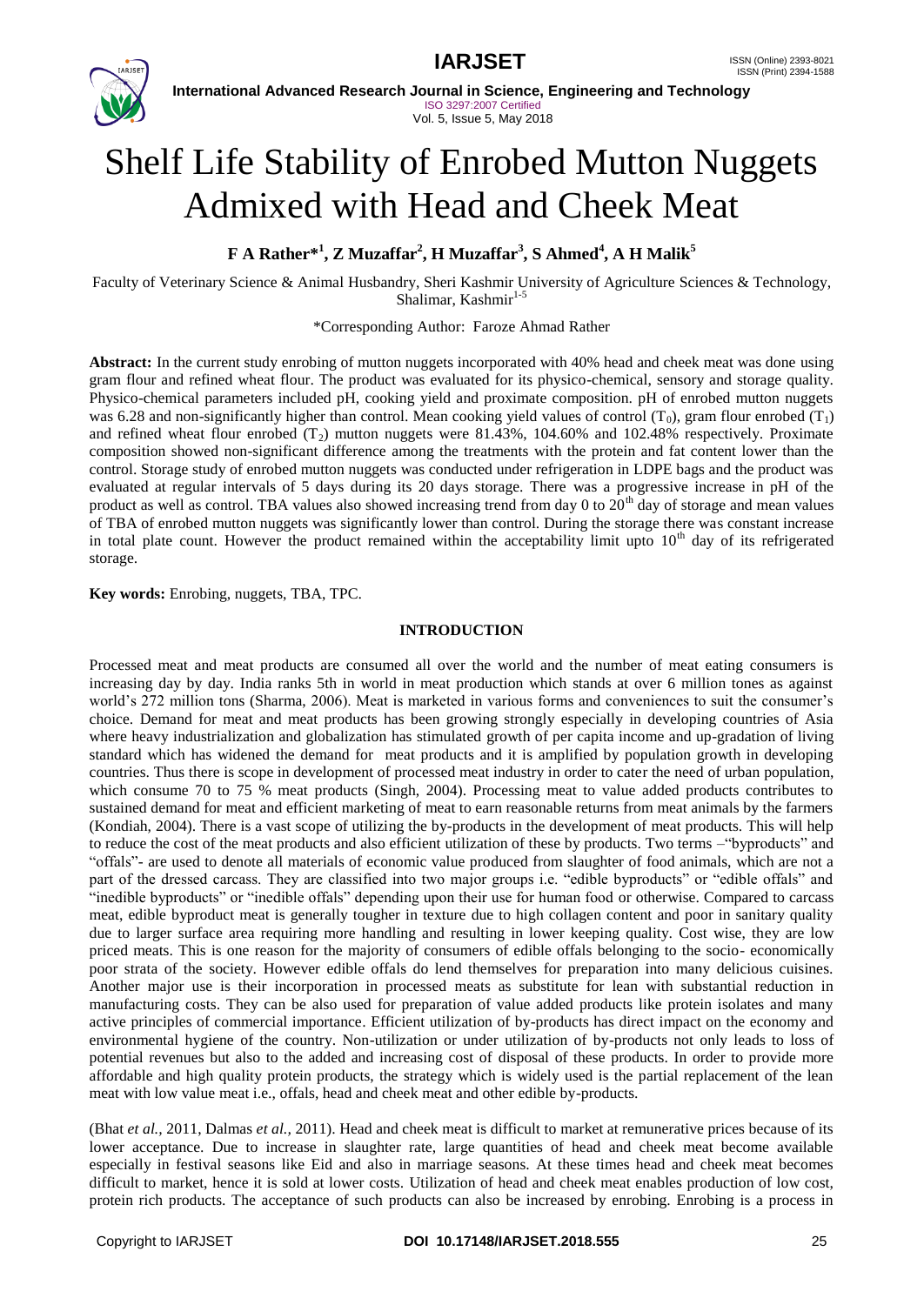

ISO 3297:2007 Certified Vol. 5, Issue 5, May 2018

which foods are coated with edible coatings in the form of batter, which increases their acceptance and enhances their quality. Enrobing brings several advantages to meat products such as value addition, versatility to consumers and improvement of nutritive value as well as eating and microbial qualities of the products (Richardson, 1989). Enrobing also contributes other advantages like preserving the nutritive value, reducing moisture and weight loss, and improving juiciness and tenderness. It has become means of offering consumers new items that are promotable features in supermarkets and even small improvements can be of high monetary value. Enrobing may also improve the appearance, color, crispness, flavor, juiciness, nutritive value and microbiological profile of the product (Cunningham, 1989). Enrobing, thus, provides processors with added value at low cost. The amount and composition of enrobing material influence color, appearance and overall acceptability. Besides fish and chicken, researchers have developed other enrobed meat products such as buffalo meat cutlets (Eyas, 2001), pork patties (Biswas, 2002), pork nuggets (Anjaneyulu *et al.*, 2002), buffalo meat patties (Chidanandaiah, 2003) and goat meat croquettes (Agnihotri & Rajkumar, 2003). The present work reviews the partial replacement of lean meat by head and cheek meat in production of mutton nuggets and value addition of such products by enrobing.

# **MATERIALS AND METHODS**

Raw materials were procured from local market. Head and cheek meat was obtained within 3-4 hours of slaughter of animals. Mutton nuggets were prepared by replacing lean meat by head and cheek meat @ 20%, 30% and 40% level which served as treatments  $T_1$ ,  $T_2$  and  $T_3$  respectively. In addition a control mutton nugget (C) was prepared to which no head and cheek meat was added. The ingredients used in preparation of nuggets included oil @ 10%, salt @ 2%, water @ 10%, whole egg liquid @ 6%, condiments @ 6 % and spices @ 2% on weight basis. The product was evaluated for proximate composition, cooking yield, emulsion stability and sensory characteristics.

| Flow chart for the preparation of mutton nuggets                  |  |  |  |  |
|-------------------------------------------------------------------|--|--|--|--|
| Mutton                                                            |  |  |  |  |
| (Lean or Lean+head and cheek meat)                                |  |  |  |  |
|                                                                   |  |  |  |  |
| Cut into pieces                                                   |  |  |  |  |
|                                                                   |  |  |  |  |
| Minced                                                            |  |  |  |  |
| (Through 8mm plate)                                               |  |  |  |  |
|                                                                   |  |  |  |  |
| Addition of salt with ice flakes                                  |  |  |  |  |
|                                                                   |  |  |  |  |
| Chopping in bowl chopper (2-3 minutes)                            |  |  |  |  |
|                                                                   |  |  |  |  |
| Addition of refined vegetable oil                                 |  |  |  |  |
|                                                                   |  |  |  |  |
| Chopping (2-3 minutes)                                            |  |  |  |  |
|                                                                   |  |  |  |  |
| Addition of whole egg, condiment, spice mix and other ingredients |  |  |  |  |
|                                                                   |  |  |  |  |
| Chopping (1-2 minutes)                                            |  |  |  |  |
|                                                                   |  |  |  |  |
| Filling into stainless steel moulds                               |  |  |  |  |
|                                                                   |  |  |  |  |
| Hot water cooking for 35 minutes at $90^{\circ}$ C                |  |  |  |  |
|                                                                   |  |  |  |  |
| Cooling to ambient temperature, slicing, cutting and packaging    |  |  |  |  |

Enrobing of mutton nuggets incorporated with prestandardized level of head and cheek meat was done with 2 different batter mixtures prepared from gram flour  $(T_1)$  and refined wheat flour  $(T_2)$  following Rajnish *et al.* (2008). The product was deep fat fried in vegetable oil at 130 to 140°C for 6 minutes. The product was evaluated for proximate composition, cooking yield and sensory evaluation. Enrobed mutton nuggets extended with prestandardized level of head and cheek meat were packed aerobically in LDPE pouches and stored at  $4\pm1^{\circ}$  C for 20 days. The product was evaluated at an interval of five days on  $0^{th}$ ,  $5^{th}$ ,  $10^{th}$ ,  $15^{th}$  and  $20^{th}$  day of storage for pH, TBA value, sensory parameters and microbiological quality viz., Total plate count and Yeast and Mould count. The pH of mutton emulsion as well as nuggets was determined by the method of Trout *et al.,* (1992) by using combination electrode digital pH meter (ESICO-1012). Cooking yield (%) was determined by weight of cooked enrobed product / the weight of uncooked emulsion x 100. The percentage moisture, protein, ether extract and ash of the meat product samples were evaluated as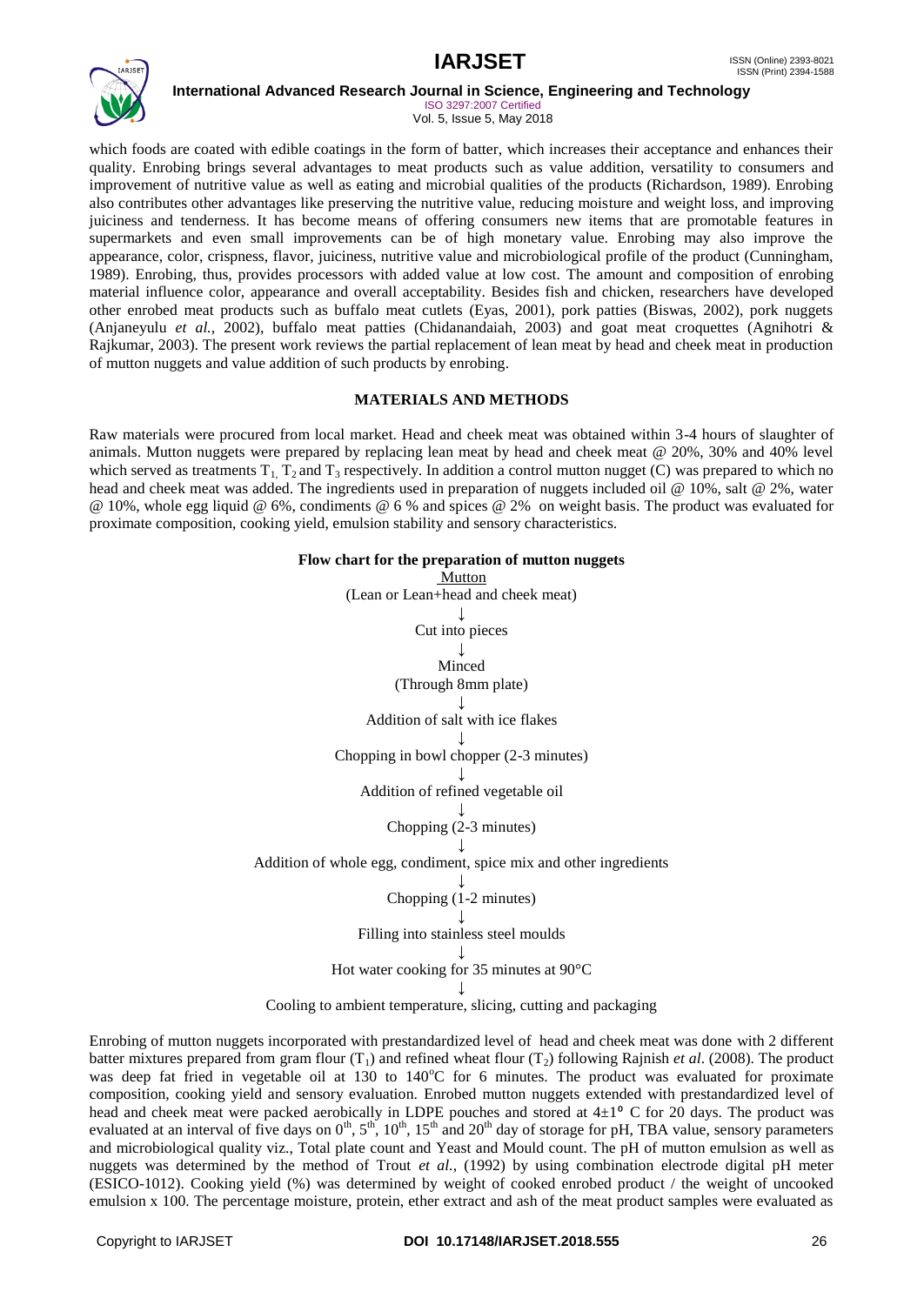

ISO 3297:2007 Certified Vol. 5, Issue 5, May 2018

per standard procedure of Association of Official Analytical Chemists (AOAC, 1995). The estimation of TBA value was done by following the method of Witte *et al.* (1970) with slight modifications. The TBA value was calculated as mg malonaldehyde per kg of sample by multiplying O.D. value with k factor 5.2. The samples of meat products were subjected to microbiological analysis for Total Plate Count and Yeast and Mould Count as per the method described by APHA (1992). The product was evaluated for sensory parameters viz., appearance, flavor, texture, juiciness, mouth coating and overall acceptability as per 8 point hedonic scale (Keeton, *et al.,* 1984). The data generated from various trials under each experiment was pooled and subjected to statistical analysis using the software of Statistical Package for Social Sciences (SPSS-Base 17.0). The statistically analyzed results were tabulated and interpreted.

# **RESULTS AND DISCUSSION**

## **Physico-chemical parameters of enrobed mutton nuggets incorporated with 40% head and cheek meat**

**pH:** As delineated in Table 1 pH of  $T_1$  and  $T_2$  was non-significantly (P>0.05) higher than  $T_0$ . This might be due to the different pH of batter mix and varying buffering capacity of enrobing material used (Chidanandaiah and Keshri, 2006). The pH values were in agreement with the findings of Chidanandaiah and Keshri, (2007) who also reported nonsignificant (P>0.05) increase in pH of gram flour enrobed buffalo meat patties. Similar findings were reported by Rajnish *et al.,* (2008) wherein enrobing of spent hen meat patties resulted in significant increase in pH.

**Cooking yield:** The cooking yield of  $T_1$  and  $T_2$  was significantly (P<0.05) higher than  $T_0$ . Among the treatment groups, cooking yield of  $T_1$  and  $T_2$  was non-significantly (P>0.05) different from each other (Table 1). Lower cooking yield of  $T<sub>0</sub>$  was due to absence of enrobing material, which contributed to weight and resulted in higher cooking yield in treatments in comparison to control. The difference in cooking yield between treatments could be attributed to the different moisture absorption property of batter mix prepared from different flours (Hanson and Fletcher, 1963). Similar results were found by Chidanandaiah and Keshri, (2006) in 2% pectin and gram flour enrobed buffalo meat patties. Rajnish *et al.,* (2008) also reported increase in cooking yield in enrobed spent hen meat patties than control patties.

**Moisture:** As shown in Table 1 the moisture content  $T_1$  and  $T_2$  was significantly (P<0.05) higher than  $T_0$ . However, there was non-significant difference between  $T_1$  and  $T_2$ . The higher moisture content in enrobed mutton nuggets could be due to moisture retention by starch present in gram flour and refined wheat flour (Miller *et al.,* 1973). The results were in agreement with the findings of Rajnish *et al.,* (2008) who reported higher moisture content in Bengal gram flour and corn flour enrobed spent hen meat patties than control (not enrobed) patties.

**Protein:** As shown in Table 1 protein content of  $T_1$  and  $T_2$  was significantly (P<0.05) lower than  $T_0$ . Lower protein content in enrobed nuggets could be attributed to relatively higher amount of starch present in the batter mix.  $T_2$  had significantly (P<0.05) lower protein content than  $T_1$  which might be due to higher protein and lower starch content in gram flour than refined wheat flour. The results of present study were in agreement with the findings of Rajnish *et al.,* (2008) who reported lower protein content in Bengal gram flour and corn flour enrobed spent hen meat patties than control. Chidanandaiah and Keshri, (2006) also reported lower protein content in buffalo patties enrobed with pectin and gram flour. Similar results were reported by Chidanandaiah and Keshri, (2007) in buffalo patties enrobed with Bengal gram flour and rice flour.

**Fat:** As shown in Table 1 fat content of  $T_1$  and  $T_2$  mutton nuggets was significantly (P<0.05) lower than control (T<sub>0</sub>). The difference in fat content of  $T_1$  and  $T_2$  mutton nuggets was non-significant (P>0.05). Less fat content in enrobed mutton nuggets  $(T_1$  and  $T_2)$  might have been due to action of coating ingredients, where protein get denatured and starch get gelatinised, both act together to form a coating on the product with oil and moisture barrier properties. Increase in moisture content of enrobed product also proportionally decreased fat content of the product. The findings were corroborated by Rajnish *et al.,* (2008) who reported lower fat content in Bengal gram flour and corn flour enrobed spent hen meat patties than control. Chidanandaiah and Keshri, (2006) also reported lower fat content in buffalo patties enrobed with pectin and gram flour. Similar results were found by Chidanandaiah and Keshri, (2007) buffalo patties enrobed with Bengal gram flour and rice flour.

Ash: As given in table 1 ash content revealed non-significant difference (P>0.05) among all treatments. This might be due to the similar mineral content in meat and batter mix. Addition of same amount of salt in mutton and batter mix may also be the reason for similar ash content among control and treatments.

## **Sensory quality of enrobed mutton nuggets incorporated with 40% head and cheek meat**

**Appearance:** Mean appearance scores of  $T_1$  and  $T_2$  mutton nuggets were significantly (P<0.05) higher than control. Among the treatment groups  $(T_1 \text{ and } T_2)$ , non-significant (P>0.05) difference in the appearance scores was observed but the score of gram flour enrobed mutton nuggets was better than refined wheat four mutton nuggets. Higher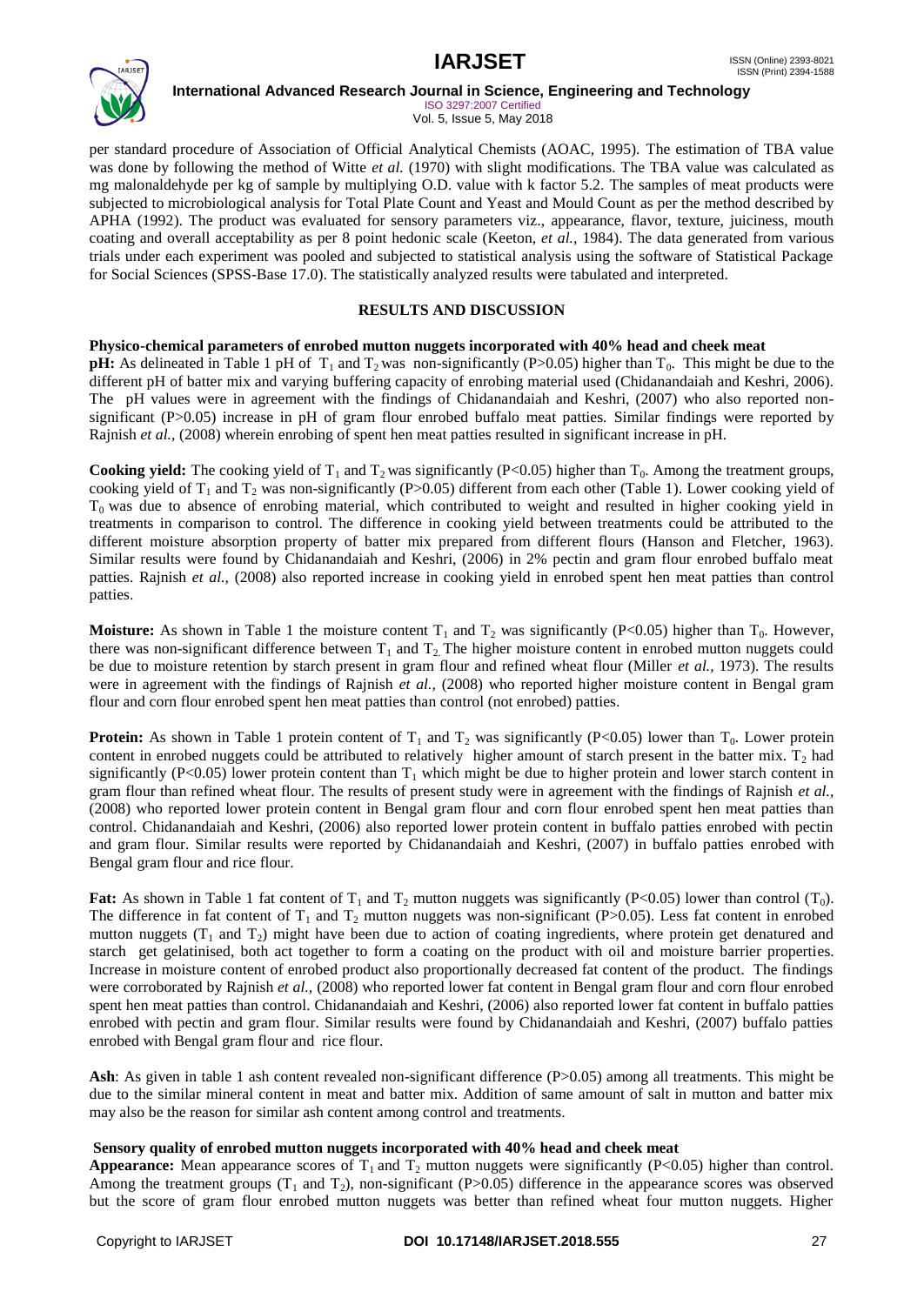

**International Advanced Research Journal in Science, Engineering and Technology** ISO 3297:2007 Certified

Vol. 5, Issue 5, May 2018

appearance scores of  $T_1$  and  $T_2$  than  $T_0$  (control) might be due to the golden brown color imparted by enrobing and frying. Deep fat frying of control nuggets produced slightly dark color which decreased the score. These observations were in agreement with the observations reported by Chidanandaiah and Keshri, (2006) in buffalo meat patties enrobed with Bengal gram flour and rice flour. Similar results were reported by Chidanandaiah and Keshri, (2007) in buffalo patties enrobed with pectin and gram flour.

**Flavour:** As shown in table 2, the mean flavour score of  $T_1$  and  $T_2$  mutton nuggets were significantly (P<0.05) higher than of control. There was non-significant (P>0.05) difference in the flavour scores of treatment groups ( $T_1$  and  $T_2$ ). The flavour score  $T_1$  (Gram flour enrobed) and  $T_2$  (Refined wheat flour enrobed) mutton nuggets were significantly (P<0.05) higher than of control. There was non-significant (P>0.05) difference in the flavour scores of treatment groups  $(T_1$  and  $T_2$ ). Significantly higher flavour values in enrobed mutton nuggets  $(T_1$  and  $T_2)$  might be due to enrobing which prevented loss of flavour components during deep fat frying. The results of present study on the flavour scores of gram flour enrobed and refined wheat flour enrobed mutton nuggets were in agreement with the findings of Chidanandaiah and Keshri, (2006) who reported increase in flavour scores in Bengal gram flour and rice flour enrobed buffalo patties. Chidanandaiah and Keshri, (2007) also reported similar observations in pectin and gram flour enrobed buffalo patties. **Juiciness:** Mean Juiciness score of  $T_1$  and  $T_2$  mutton nuggets were significantly (P<0.05) higher than control (Table 2). No significant (P>0.05) difference was observed in the juiciness scores of treatment groups ( $T_1$  and  $T_2$ ) but the score of  $T_1$  was slightly better than  $T_2$ . Juiciness score of  $T_1$  (Gram flour enrobed) and  $T_2$  (Refined wheat flour enrobed) mutton nuggets were significantly (P<0.05) higher than  $T_0$  (control). No significant (P>0.05) difference was observed in the juiciness scores of treatment groups  $(T_1 \text{ and } T_2)$ . Enrobing acts as a sealant which prevents flow of juices from inside to outside during frying. This resulted in higher juiciness scores in enrobed products than control mutton nuggets. The results of present study on the juiciness scores of gram flour enrobed and refined wheat flour enrobed mutton nuggets were in agreement with the findings of Chidanandaiah and Keshri, (2006) who reported increase in juiciness scores in Bengal gram flour and rice flour enrobed buffalo patties. Chidanandaiah and Keshri, (2007) also reported similar observations in pectin and gram flour enrobed buffalo patties.

**Texture:** As shown in table 2, Mean texture score of  $T_1$  and  $T_2$  mutton nuggets were significantly (P<0.05) higher than control. The difference of texture score of  $T_1$  and  $T_2$  mutton nuggets was non-significant (P>0.05). Texture score of  $T_1$ (Gram flour enrobed) and  $T_2$  (Refined wheat flour enrobed) mutton nuggets were significantly (P<0.05) higher than control. The difference of texture score between  $T_1$  and  $T_2$  mutton nuggets was non-significant (P>0.05). The texture score is influenced by moisture content of the product and changes occurring during deep fat frying. High textural scores of  $T_1$  and  $T_2$  mutton nuggets might be related to the higher moisture content of the products. Saccharides have been reported to have control over form, texture and shelf life of enrobed foods (Suderman *et al.,* 1981). The results of present study on the texture scores of gram flour enrobed and refined wheat flour enrobed mutton nuggets were in agreement with the findings of Chidanandaiah and keshri, (2006) who reported increased texture scores in Bengal gram flour and rice flour enrobed buffalo patties; Chidanandaiah and Keshri, (2007) reported similar observations in enrobed buffalo patties.

**Mouth coating:** All the products had mouth coating value between practically none to none. Mean mouth coating scores for  $(T_0)$  control,  $(T_1)$  gram flour enrobed and  $(T_2)$  refined wheat flour enrobed mutton nuggets were nonsignificantly (P>0.05) different because the fat content was low in the products.

**Overall acceptability:** As shown in table 2, the overall palatability scores score of  $T_1$  (Gram flour enrobed) and  $T_2$ (Refined wheat flour enrobed) mutton nuggets were significantly (P<0.05) higher than  $T_0$  (control). No significant (P>0.05) difference was observed in the overall palatability scores of treatment groups ( $T_1$  and  $T_2$ ). Overall palatability depends on other sensory attributes, so improvement in other sensory attributes accordingly improved overall palatability of the enrobed products. The results of present study on the overall acceptability scores of gram flour enrobed and refined wheat flour enrobed mutton nuggets were in agreement with the findings of Chidanandaiah and Keshri, (2006) who reported increase in overall acceptability scores in Bengal gram flour and rice flour enrobed buffalo patties. Chidanandaiah and Keshri, (2007) also reported similar observations in pectin and gram flour enrobed buffalo patties.

## **Storage Study**

# **Physico-chemical properties**

**pH:** As depicted in Table 3 pH has shown increasing trend in  $T_1$ ,  $T_2$  and  $T_0$ . With the advancement of storage period significant (P<0.05) increase in the mean pH values of control and both treatment groups was observed. Increase in pH of products during storage could be due to production of amines from protein breakdown by micro-organisms. Different authors (Sunki *et al.,* 1978 and Nath, 1992) also reported significant increase in pH of meat and meat products during storage at 5 to 7 <sup>0</sup>C. Similar increase in pH was also reported by Nag *et al.*, (1998) in chicken nuggets, Kumar and Sharma (2004) in chicken patties, Chidanandaiah *et al.,* (2009) in buffalo meat patties, Sureshkumar *et al.,* (2010) in buffalo meat sausages, Kumar and Tanwar, (2010) in chicken nuggets.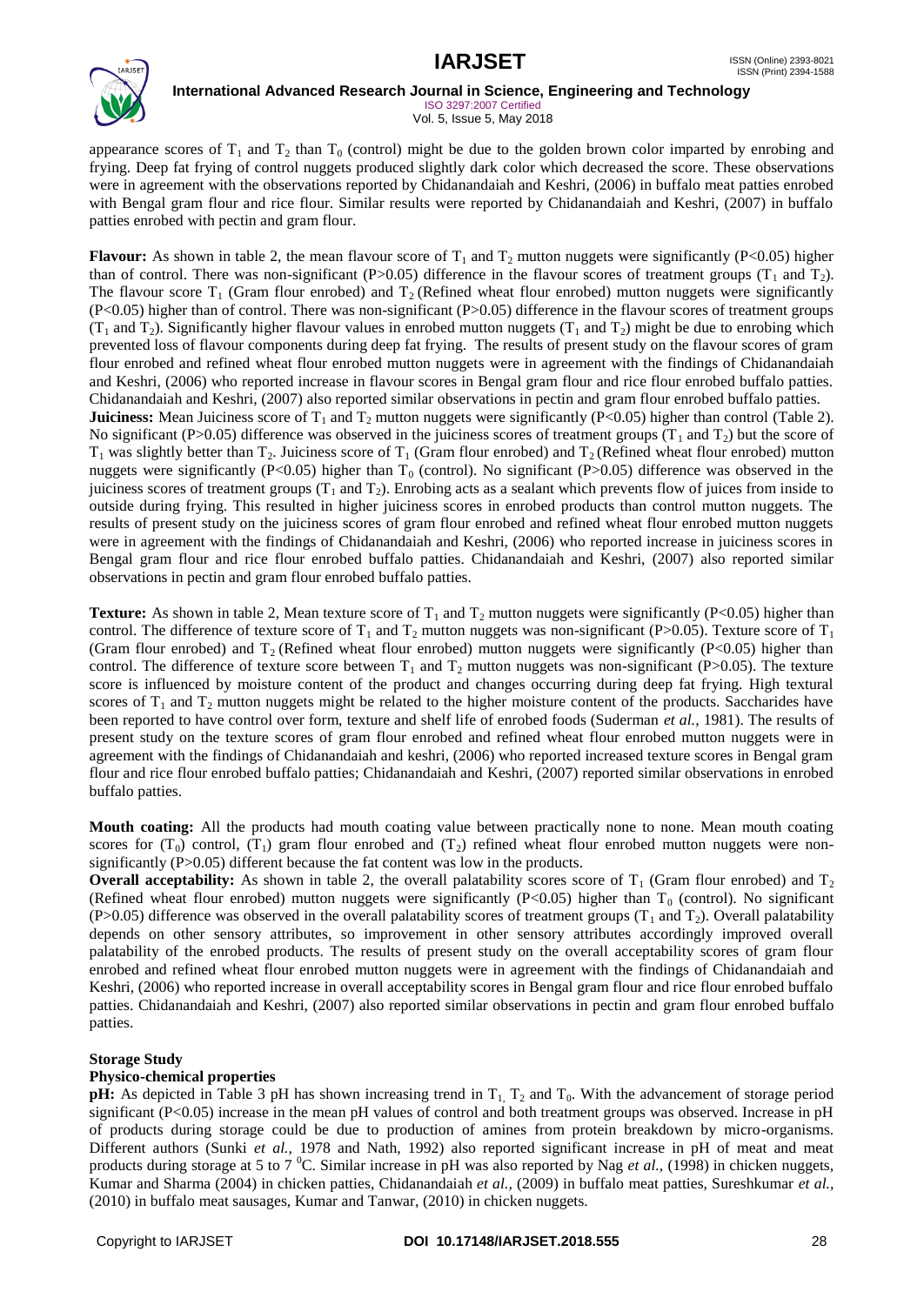

ISO 3297:2007 Certified Vol. 5, Issue 5, May 2018

**TBA:** The mean TBA values of control and enrobed mutton nuggets increased significantly (P<0.05) during storage period (Table 3). Overall mean TBA values of  $T_1$  and  $T_2$ ts were significantly (P<0.05) lower than  $T_0$ . However there was nonsignificant between  $T_1$  and  $T_2$ . This might be due to the effect of enrobing (coating) which acted as good oxygen barriers (Conca and Yang, 1993) and might have retarded lipid oxidation in foods (Kester and Fennema, 1986). Similar results were reported by Conca and Yang, (1993), Kester and Fennema, (1986), Krochta *et al.,* (1994) and Earle and McKee (1985) and Chidanandaiah *et al.,* (2009) in various coated meat products. The increase in TBARS values on storage might be attributed to oxygen permeability of packaging material (Brewer *et al.,* 1992) that led to lipid oxidation. Kumar and Tanwar, (2010), Sudheer *et al.,* (2010) and Bhat *et al.,* (2010) who also found a similar increase in TBARS values upon storage of different meat products. The TBA value of the products was under permissible limits. The threshold value of TBA is 1-2 mg/Kg for rancidity in meats (watts, 1962). Witte *et al.,* (1970) also reported the threshold value of TBA at 1-2 mg of malonaldehyde per kg of meat.

# **Microbiological quality**

 $T_0$  (Control),  $T_1$  (Gram flour enrobed) and  $T_2$  (Refined wheat flour enrobed) mutton nuggets were evaluated for total plate count and yeast and mould count and results obtained are shown in table 3.

**Total plate count:** Overall mean Total plate count of  $T_1$  and  $T_2$  mutton nuggets was significantly (P<0.05) lower than  $T_0$ . No significant (P>0.05) difference was observed in  $T_1$  and  $T_2$  mutton nuggets. This might be due to the effect of enrobing which affected the microbiological profile of the product. The results of present study on the juiciness scores of gram flour enrobed and refined wheat flour enrobed mutton nuggets were in agreement with the findings of El-Ebzary *et al.,* (1981), Chidanandaiah *et al.,* (2009). Similar findings were also reported by Bhat *et al.,* (2011) in enrobed spent hen meatballs. During storage an overall increase in total plate count was observed in control and enrobed mutton nuggets. The mean total plate count values of control and enrobed mutton nuggets increased significantly (P<0.05) during storage period A significant (P<0.05) increase in total plate counts of mutton nuggets stored under refrigeration was in agreement with findings of Nath *et al.,* (1995), Kumar and Tanwar, (2010) and Bhat *et al.,* (2010) who also reported the similar results in chicken patties, chicken nuggets and chevon Harissa respectively.

**Yeast and Mould count:** Yeast and mould count of  $T_1$  and  $T_2$  mutton nuggets was significantly (P<0.05) lower than  $T_0$ mutton nuggets on  $15<sup>th</sup>$  and  $20<sup>th</sup>$  day of storage. This might be due to effect of enrobing. Overall yeast and mould count of products during entire storage period was non-significantly (P>0.05) different. During storage counts were not detected up to 15 days of storage in  $T_0$  (Control) as well as  $T_1$  and  $T_2$  (enrobed mutton nuggets). Mean yeast and mould count of control and enrobed mutton nuggets increased significantly (P<0.05) from 15<sup>th</sup> to 20<sup>th</sup> day of storage (Table 3). Yeast and Mould count were not detected during early period of storage study which could be due to thorough cooking, good hygiene and absence of post processing contamination. Eyas *et al.,* (2001) did not detect yeast and mould count in enrobed cutlets due to post processing contamination. Similar results were found by Humaira (2011) Yeast and mould value of  $T_0$ ,  $T_1$  and  $T_2$  mutton nuggets on 20<sup>th</sup> day of storage was 1.43, 1.15 and 1.10 respectively. When yeast and mould counts exceed log 4, spoilage occurs.

## **Sensory evaluation**

Mean values of different sensory parameters of control  $(T_0)$  as well as enrobed  $(T_1$  and  $T_2)$  control and enrobed mutton nuggets are shown in table 4.

**Appearance:** Overall appearance scores of  $T_1$  and  $T_2$  mutton nuggets were higher than  $T_0$  and difference was significant (P<0.05). No significant (P>0.05) difference was observed in  $T_1$  and  $T_2$  mutton nuggets. During storage an overall decrease in appearance scores was observed in  $T_0$ ,  $T_1$  and  $T_2$  mutton nuggets. The decrease in appearance scores might be due to pigment and lipid oxidation resulting in non-enzymatic browning. A decrease in appearance and colour scores of meat products with increase in storage period was also reported by Bhat *et al.,* (2011) in enrobed spent hen meatballs, Biswas *et al.,* (2011), Nag *et al.,* (1998) in chicken nuggets, Kumar and Sharma, (2004) in chicken patties and Bhat *et al.,* (2010) in chevon Harrisa. It could also be due to relative moisture loss from the surface of coating.

**Flavor:** Overall mean flavor scores of  $T_1$  and  $T_2$  mutton nuggets were significantly (P<0.05) higher than  $T_0$ . No significant (P>0.05) difference was observed in  $T_1$  and  $T_2$  mutton nuggets. This might be due to enrobing which prevented leaching of flavor components during deep fat frying. During storage an overall decrease in flavor scores was observed in  $T_0$ ,  $T_1$  and  $T_2$  mutton nuggets. The progressive decrease in flavor could be attributed to increase in thiobarbituric acid reacting substances (TBARS) value of meat product (Tarladgis *et al.,* 1960) stored under aerobic conditions. The reduction of flavor score has been attributed to the increased lipid oxidation, liberation of fatty acids and increased microbial load (Sahoo and Anjaneyulu, 1997). The results of present study were in agreement with the findings reported by Bhat *et al.,* (2011) in enrobed chicken meatballs. Biswas *et al.,* (2011) in duck patties and Nag *et al.,* (1998) in chicken nuggets also reported a decrease in flavor scores.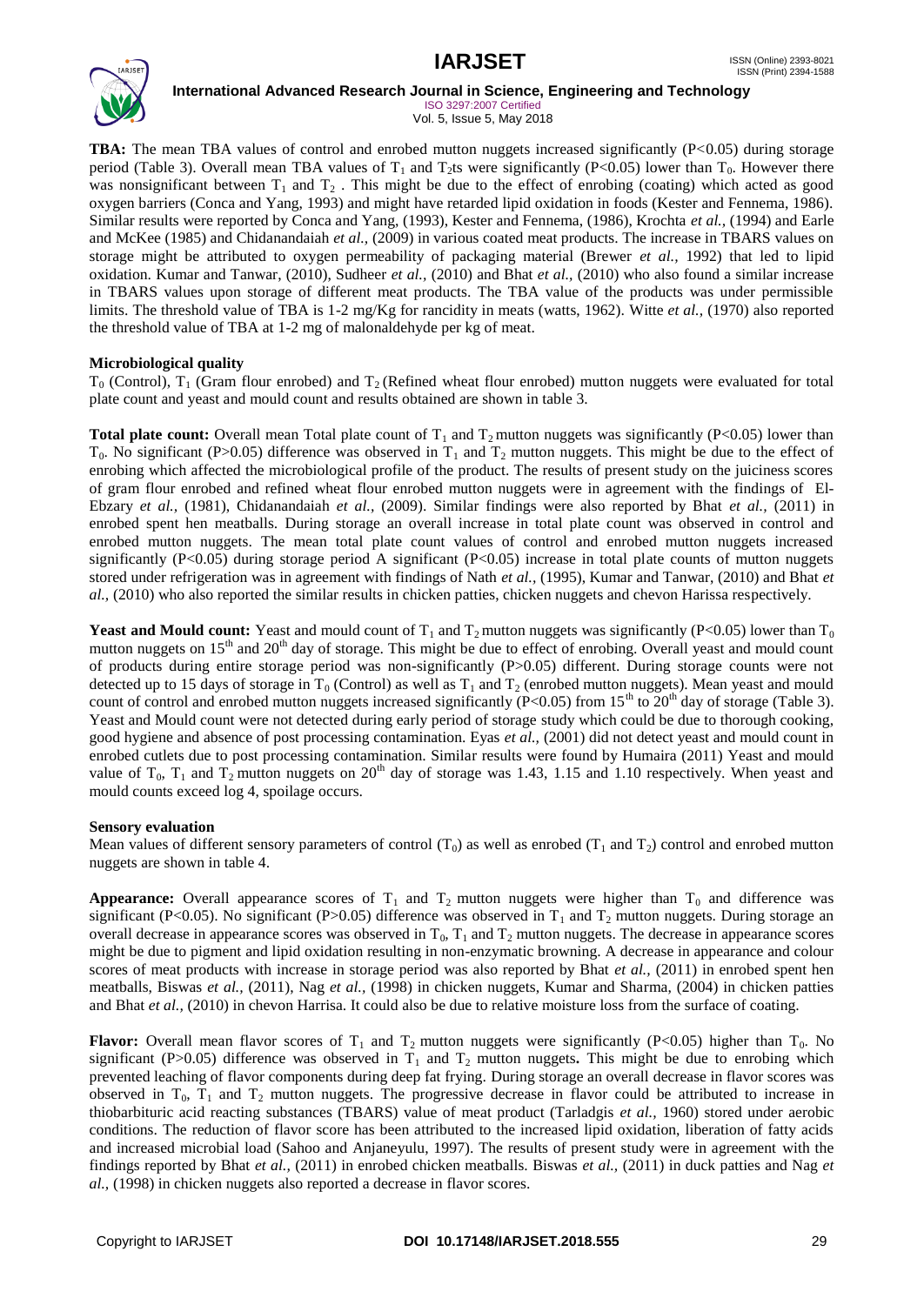

ISO 3297:2007 Certified Vol. 5, Issue 5, May 2018

**Texture:** Overall mean texture scores of  $T_1$  and  $T_2$  mutton nuggets were higher than  $T_0$  and difference was significant (P<0.05). No significant (P>0.05) difference was observed in  $T_1$  and  $T_2$  mutton nuggets. This might be due to higher moisture content of enrobed products than control mutton nuggets. During storage an overall decrease in texture scores was observed in  $T_0$ ,  $T_1$  and  $T_2$  mutton nuggets. These results are in agreement with findings of Biswas *et al.*, (2004), who stated that coated patties released moisture more slowly than uncoated patties which resulted in decreased texture score. Lower textural scores could also be due to breakdown of fat, protein and fat substitutes. Loss of moisture during storage caused the mutton nuggets to retain lesser texture scores (Wu *et al.,* 2000) and changes in properties of fats (Colemenero *et al.,* 1996). Similar results were presented by Bhat *et al.,* (2011) in enrobed spent hen meatballs, Biswas *et al.,* (2011) in duck patties and Bhat *et al.,* (2010) in chevon Harrisa during refrigerated storage respectively. Vedamurthy, (1998) also observed decrease in textural score during refrigerated storage of low fat chevon sausage.

**Juiciness:** Overall mean juiciness scores of  $T_1$  and  $T_2$  mutton nuggets were higher than  $T_0$  and difference was significant (P<0.05). No significant (P>0.05) difference was observed in  $T_1$  and  $T_2$  mutton nuggets. This might be due to higher moisture content of enrobed products than control mutton nuggets. During storage an overall decrease in juiciness scores was observed in  $T_0$ ,  $T_1$  and  $T_2$  mutton nuggets. It could be due to some loss of moisture from the products during storage as low density polythene bags were permeable to water vapour (Biswas *et al.,* 2011; Eyas*,* 2001). The results were in accordance with findings of Bhat *et al.,* (2011) in enrobed spent hen meatballs, Nag *et al.,* (1998) in chicken nuggets. However, the juiciness scores of coated mutton nuggets were higher than uncoated meat balls as a result of higher moisture content.

**Mouth coating:** During the storage period, a decrease in mean mouth coating scores of the  $T_0$ ,  $T_1$  and  $T_2$  mutton nuggets was observed. It could be due to changes in nuggets because of lipid oxidation and degradation of protein during storage period. Similar findings were also reported by Egbert *et al.,* (1992) and Bullock *et al.,* (1994) in low fat ground beef patties.

**Overall acceptability:** Overall mean acceptability scores of  $T_1$  and  $T_2$  mutton nuggets were higher than  $T_0$  and difference was significant (P<0.05). No significant (P>0.05) difference was observed in  $T_1$  and  $T_2$  mutton nuggets. These results are in agreement with findings of Biswas *et al.,* (2004) who observed increased overall acceptability scores in enrobed pork patties compared to control patties. During storage an overall decrease in overall acceptability scores was observed in control and enrobed mutton nuggets. The decrease in scores during study might be reflective of the decline in scores of appearance, flavour, juiciness and texture attributes. Similar results were found by Bhat *et al.,* (2011) in enrobed meat balls. Biswas *et al.,* (2011) reported decrease in overall acceptability in duck patties during refrigerated storage.

#### **CONCLUSION**

Incorporation of 40% head and cheek meat in mutton nuggets significantly increased the emulsion stability and cooking yield while maintaining the physico- chemical and sensory properties. Enrobing of mutton nuggets with gram flour and refined wheat flour as a value addition tool resulted in increased cooking yield, increased sensory scores and reduced microbiological load and increased storage quality. Enrobed mutton nuggets remained fairly acceptable up to 20 days of refrigerated storage in LDPE bags. Thus it is concluded that 40% head and cheek meat can be incorporated in mutton nuggets which can further be enrobed with gram flour and refined wheat flour and stored for 20 days under aerobic refrigerated storage.

#### **REFERENCES**

- [1] A.O.A.C. (1995). Official Methods of Analysis, 16<sup>th</sup> Ed. Association of Official Analytical Chemists, Washington, D.C.
- [2] Agnihotri, M.K. and Rajkumar, V. (2003). Transferable technology for establishing small scale processing units for goat meat and milk products. In: Proceedings national workshop on identification of technologies and equipments for meat and milk products, (pp. 34–39), 5–6th September. Izatnagar, India: IVRI.
- [3] Anjaneyulu, A.S.R., Geeta Chauhan, Mendiratta, S. K., Keshri, R. C. and Kondaiah, N., (2002). Methods of enrobing of pork nuggets. In: Proceedings fifteenth Indian convention of food scientists and technologists, (p. 70), 12–15 December, Mysore, India: CFTRI.
- [4] APHA. (1992). *Compendium of Methods for the Microbiological Examination of Foods*. 6<sup>th</sup> Ed. American Public Health Association, Washington, D.C. pp. 919-927.
- [5] Bhat, Z.F., Kumar, P. and Kumar, S. (2011). Effect of skin, enrobing and refrigerated storage on the quality characteristics of chicken meatballs. *Journal of Food Science and Technology*, DOI 10.1007/s13197-011-0414-0.
- [6] Bhat, Z.F., Pathak, V., Bukhari, S.A.A., Ahmad, S.R. and Bhat, H. (2010). Quality changes in Chevon Harrisa (meat based product) during Refrigerated Storage. *International Journal of Meat Science*, ISSN 2071-7113/doi:10.3923/Ijmeat.2010.
- [7] Biswas, A. K. (2002). Studies on enrobing of pork patties. M.V.Sc. Thesis submitted to Deemed University, Indian Veterinary Research Institute, Izatnagar, India.
- [8] Biswas, A.K., Keshri, R.C. and Bisht, G.S. (2004). Effect of enrobing and antioxidants on quality charecteristics of pre-cooked pork patties under chilled and frozen storage conditions. *Meat Science,* 66: 733-741.
- [9] Biswas, S., Chakraborty, A., Patra, G. and Dhargupta, A. (2011). Quality and acceptability of duck patties stored at ambient and refrigerated temperature. *International Journal of Livestock Production*, 1**:** 1-6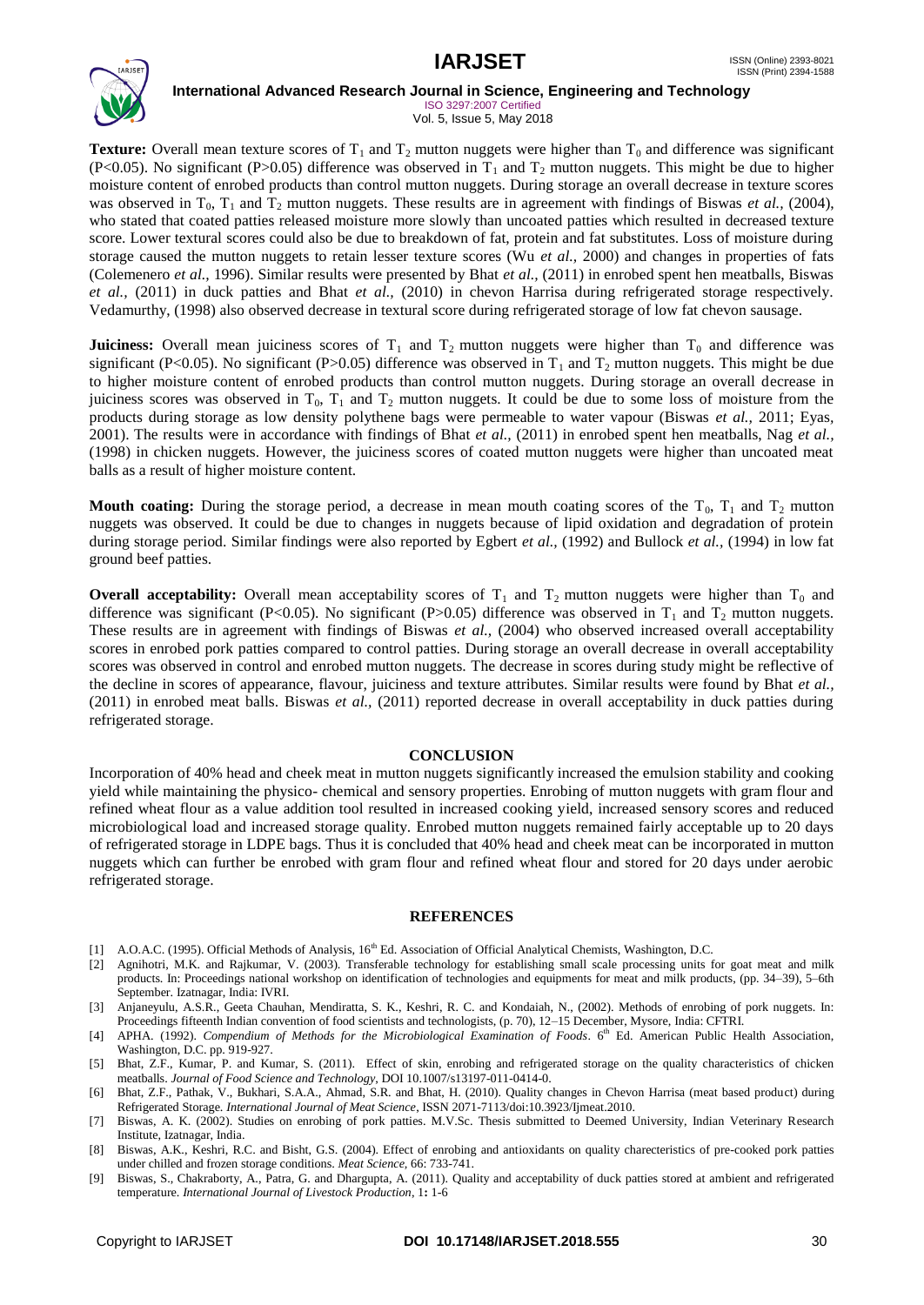

ISO 3297:2007 Certified Vol. 5, Issue 5, May 2018

- [10] Bullock, K.B., Huffman, D.L., Egbert, W.R., Mikel, W.B., Bradford, D.D. and Jones, W.R. (1994). Storage stability of low-fat ground beef made with lower value cuts of beef. *Journal of Food Science*, 59: 6-9
- [11] Chidanandaiah, and Keshri, R.C. (2006). Bengal gram and rice flour in batter mix on quality of enrobed buffalo meat patties. *Indian Veterinary Journal,* 83:1092-1095
- [12] Chidanandaiah, and Keshri, R.C. (2007). Effect of pectin coating and Bengal gram on quality of enrobed buffalo meat patties. *Indian Veterinary Journal,* 84: 60-62.
- [13] Chidanandaiah. (2003). Studies on the effect of edible coatings and enrobing on the quality of buffalo meat patties. Ph.D. Thesis submitted to Deemed University, Indian Veterinary Research Institute, Izatnagar, India.
- [14] Chidanandaiah, Keshri, R.C., and Sanyal, M.K. (2009). Effect of sodium alginate coating with preservatives on the quality of meat patties during refrigerated storage (4±1ºC) storage. *Journal of muscle foods,* 20: 275-292.
- [15] Colemenero, J.F., Barreto, G., Fernandez, P. and Carballo, J. (1996). Frozen storage of bologna sausages as a function of fat content and of levels added starch and egg white. *Meat Science,* 42: 325-332.
- [16] Conca, K.R. and Yang, T.C.S. (1993). *Edible food barrier coatings.* In: Ching, C., Kalpan, D., and Thomas, E. (eds) *Biodegradable polymers and packaging*. Technomic Publishing Co. Inc, Lancaster, pp 357–369.
- [17] Cunningham, F.E. (1989). Developments in enrobed products. In: G. C. Mead, *Processing of poultry,* (pp. 325). New York: Elsevier Science Publication Limited.
- [18] Dalmas, P.S., Bezerra, T.K.A., Morgano, M.A., Milani, R.F. and Madruga, M.S. (2011). Development of goat patty prepared with "variety meat". *Small Ruminant Research,* **doi:**10.1016/j.smallrumres.2011.03.016.
- [19] Earle, R.D. and Mckee, D.H. (1985) Coated Food Product and Method of Making Same. U.S. Patent 4, 504, 502.
- [20] Egbert, W.R., Hoffman, D.L., Chen, C.M. and Jones, W.R. (1992). Microbial and oxidative changes in low fat ground beef during simulated retail distribution. *Journal of Food Science*, 57: 1269-11274, 1293.
- [21] EL-Ebzary, M.M., Askar, A.A., EL-Dashhouty, M.S., and EL-Baki, M.M.A. (1981). Evaluation of alginate coatings for frozen stored buffalo meat cut. *Gordian,* 81:287–292.
- [22] Eyas, A.M. (2001). Studies on development of enrobed buffalo meat cutlets. M.V.Sc. Thesis submitted to Deemed University, Indian Veterinary Research Institute, Izatnagar, India.
- [23] Hanson, H.L. and Fletcher, L.R. (1963). Adhesion of coatings of frozen fried chicken. *Food Technology Champaign,* 17: 793-795.
- [24] Humaira gazali. (2011). Effect of incorporation of apple pomace and carrot on quality of mutton nuggets. M.V.Sc. Thesis submitted to SKUAST-K, Shalimar, Srinagar, India.
- [25] Keeton, J.T., Foegeding, E.A. and Patina, A.C. (1984). A comparison of non-meat products, sodium tripolyphosphate and processing temperature effects on the physical and sensory properties of frankfurters. *Journal of Food Science*, 49: 1462-1474.
- [26] Kester, T.J. and Fennema, O. (1986). Edible films and coatings: a review. *Journal of Food Science,* 40: 47–59.
- [27] Kondaiah, N. (2004). Value added meat products and development of processed meat sector. *Natural product radiance,* 3:281-283.
- [28] Krochta, J.M., Baldwin, E.A., and Nisperos-Carriedo, M.O. (1994). Edible coatings and films to improve food quality. Technomic publishing Co-Inc, Lancaster
- **[29]** Kumar, D. and Tanwar, V.K. (2010). Effects of incorporation of ground mustard on quality attributes of chicken nuggets. *Journal of Food Science and Technology,* published online 27 Oct 2010, doi:10.1007/s13197-010-0149-3
- [30] Kumar, M. and Sharma, B.D. (2004). Efficacy of barley flour as fat substitute on processing quality and storage stability of low-fat ground pork patties. *Journal of Food Science and Technology*, 41: 496–502.
- [31] Miller, B.S., Derby, R.I. and Trimbo, H.B. (1973). A pictorial explanation for increase in viscosity of a heated starch water suspension. *Cereal Chemistry,* 50: 271-280.
- [32] Nag, S., Sharma, B.D. and Kumar, S. (1998). Quality attributes and shelf life of chicken nuggets extended with rice flour. *Indian Journal of Poultry Science,* 33: 182–186
- [33] Nath, R. L. (1992). Effect of addition of chicken fat and cooking methods on the quality of chicken patties, M.V.Sc. Thesis submitted to Deemed University, IVRI, Izatnagar, India.
- [34] Rajnish, D. P. Sharma and Yadav, S. (2008). Effect of enrobing with Bengal gram and corn flour based batter on physico-chemical and sensory qualities of spent hen meat patties. *Indian Journal of Poultry Science,* 43: 201-205.
- [35] Richardson, R.J. (1989). Utilization of turkey meat in further processed products. In *Processing of Poultry* (G.C. Mead, ed) pp, 283-324, Elsevier Applied Science, London.
- [36] Sahoo, J. and Anjaneyulu, A. R. S. (1997). Effect of natural antioxidants and vacuum packaging on the quality of buffalo meat nuggets during refrigerated storage. *Meat Science,* 47: 223-230.
- [37] Sharma, N. (2006). *Meat Production in India*. In: Proceedings 2nd Convention of Indian Meat Science Association and national Symposium on Prospects and Challenges in Indian Meat Industry, Jul. 27-29, Chennai, India, Pp3.
- [38] Singh, R.P. (2004). Developments in poultry processing with reference to application of rural based technology. Technical abstract: 16th Indian Convention of Food Scientists & Technologists (ICFOST-2004), Mysore pp 52 - 53.
- [39] Sudheer, K., Mandal, P.K., Das, C., Pal, U.K.., Kumar H.T. and Rao, V.K. (2010) Development of restructured chicken block utilizing gizzard and its refrigerated storage stability. *Journal of Food Science and Technology,* 48: 96–101.
- [40] Sunderman, D.R., Wiker, J., and Cunningham, F.E. (1981). Factors affecting adhesion of coating to poultry skin: effects of various proteins and gum sources in the coating composition. *Journal of Food Science,* 46: 1010-1011.
- [41] Sureshkumar, S., Kalaikannan, A., Dushyanthan, K., Venkataramanujam, V. (2010). Effect of nisin and butylated hydroxy anisole on storage stability of buffalo meat sausage. *Journal of Food Science and Technology,* 47: 358–363
- [42] Tarladgis, B.G., Watts B.M., Younathan, M.T. and Dugan L.R. Jr. (1960). A distillation method for quantitative determination of malonaldehyde in rancid foods. *Journal of American Oil Chemists Society,* 37: 44.
- [43] Trout, E. S., Hunt, M. C., Johnson, D. E., Clans, J. R., Castner, C. L. and Kropt, D. H. (1992).Characteristics of low fat ground beef containing texture modifying ingredients. *Journal of Food Science,* 57: 19-24.
- [44] Vedamurthy, C. B. (1998). Utilization of collagen isolated from skin for production of low-fat sausages. M.V.Sc. Thesis submitted to Deemed University, IVRI, Izatnagar.
- [45] Witte, V.C., Krause, G.F. and Bailey, M.E. (1970). A new extraction method for determining 2-thiobarbituric acid values of pork and beef during storage. *Journal of Food Science*, 35: 582-585.
- [46] Wu, Y., Rhim, J. W., Weller, C. L., Hamouz, F., Cuppet, S., and Schnepe, M. (2000). Moisture loss and lipid oxidation for precooked beef patties storede in edible coatings and films. *Journal of Food Science,* 63: 300-304.